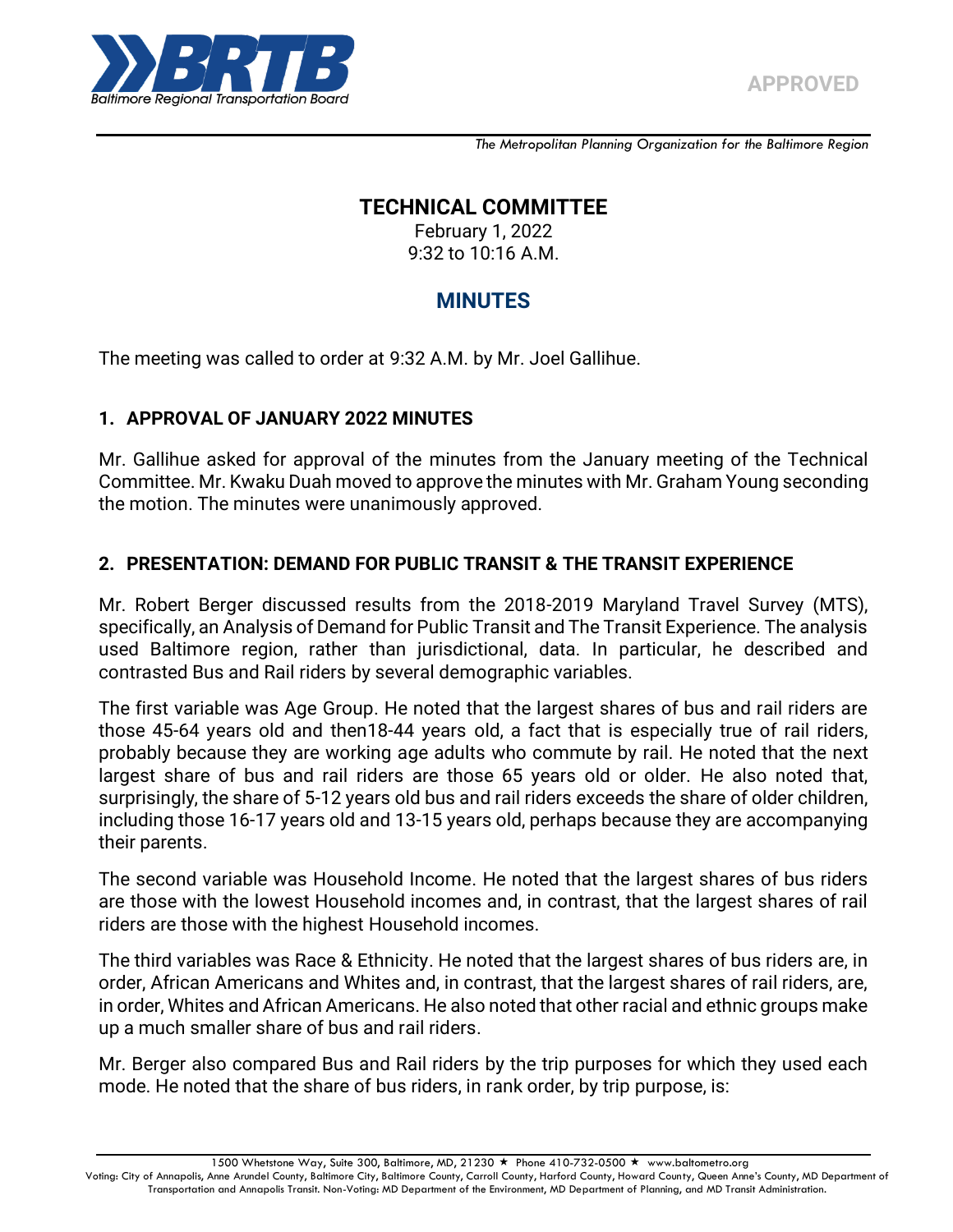Technical Committee February 1, 2022 Page 2 of 4

- Work (29.8%)
- Shop/Meal  $(25.7%)$
- Personal Business/Other (22.5%)
- Social/Recreation (11.5%)
- $\bullet$  School (10.5%)

In contrast, He noted that the share of rail riders, in rank order, by trip purpose, is:

- Work  $(61.4%)$
- $\bullet$  Shop/Meal (14.4%)
- Personal Business/Other (12.9%)
- Social/Recreation (5.9%)
- $\bullet$  School (5.4%)

#### *[PowerPoint: 2018-2019 Maryland Travel Survey (MTS) Results – Demand for Public Transit and the Transit Experience]*

### **3. UPWP ACTIVITIES**

 **Draft 2022-2023 UPWP** – Mr. Todd Lang reviewed the progress on the UPWP since the adoption of the 2022-2023 document last April 2021. That progress includes work to get this year's addendum ready for public release. Of note, Congress has not signed a budget bill for FY 2022 which will include the IIJA/BIL funds. That has necessitated staff to identify five focus areas in one appendix for full approval, and place the remaining nine projects in a separate appendix that are contingent on that federal action.

The five projects include: Safe System Approach, Thirty Percent Bicycle Trail Design, RTP LOTS Skills and Technology Support, Expanding Coverage for Electric Vehicle Charging Stations, and Regional and Local CAV Planning. The nine projects that may be delayed include: Corridor Access Management Plans, Vision for Integrated Regional Bicycle Network, Transportation and Land Use Connection Grants, Growing Transit Post-COVID, Coordination of Human Service Transportation Providers, Peer Study of MPO/COG Equity Best Practices, Assisting Local Unified Master Transportation Plans, Evaluation of "Fares, Fees & Fines" for Undue Burdens, and RTP Corridors.

Mr. Lang shared that the five focus areas that are lined up to move ahead first will provide \$40,000 to each member to provide support. The current Continuing Resolution ends on February 18, so the situation may be remedied prior to the April approval of the UPWP. Mr. Lang then asked the chair to ask for support to release the draft Addendum on February 8 for public comment. The TC approved that request.

#### *[PowerPoint: Addendum to the FY 2022-2023 UPWP for Release]*

 **Project submittal information for Resilience 2050** – Mr. Zach Kaufman shared the updated project submittal form for *Resilience 2050*, highlighting new questions related to highway safety, transit safety and security, environmental conservation, complete streets,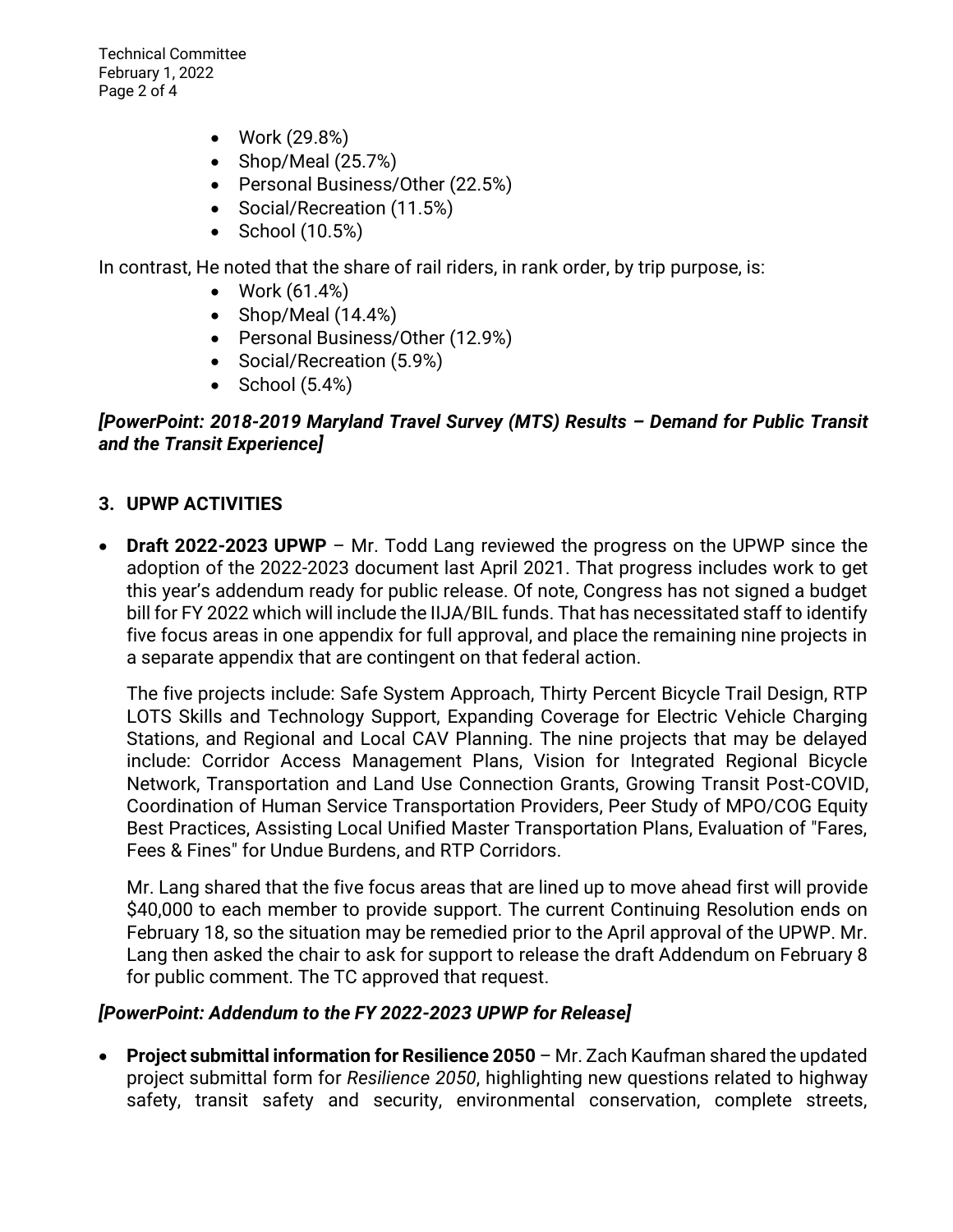Technical Committee February 1, 2022 Page 3 of 4

> Environmental Justice, and congestion management strategies. The call for projects for *Resilience 2050* will be held from April to June of 2022.

### *[Display: Resilience 2050 Online Project Submittal Form]*

 **Conformity Methodology letter** – Due to the late time, the TC requested that Ms. Nicole Hebert present this information in March.

# **4. OTHER BUSINESS**

There was no additional business to come in front of the Technical Committee.

Mr. Gallihue closed the meeting at 10: 16 and gave the gavel over to Ms. Eileen Singleton to run the Congestion Management Committee.

Next meeting: March 1, 2022

# **ATTENDANCE**

#### *Members*

Ken Choi – Maryland Department of Planning Steve Cohoon – Queen Anne's County Department of Public Works David Cookson – Howard County Office of Transportation Angelica Daniels – Baltimore County Department of Public Works & Transportation Kwaku Agyemang Duah – Annapolis Department of Transportation Joel Gallihue – Harford County Department of Planning Dan Janousek – Maryland Department of Transportation (MDOT) Mary Lane – Carroll County Department of Transportation Patrick McMahon (for Jade Clayton) – Maryland Transit Administration (MDOT MTA) Lisa Minnick Sirota – Maryland State Highway Administration (MDOT SHA) Catherine Salarano – Maryland Department of the Environment Brian Ulrich – Anne Arundel County Office of Transportation (OOT) Graham Young – Baltimore City Department of Transportation

### *Staff and Guests*

Regina Aris - Baltimore Metropolitan Council (BMC) Robert Berger - BMC Rebecca Deibel - BMC Monica Haines Benkhedda - BMC Don Halligan – BMC Vivek Hariharan – RS&H Nicole Hebert - BMC Victor Henry - BMC Zach Kaufman - BMC Keith Kucharek - BMC